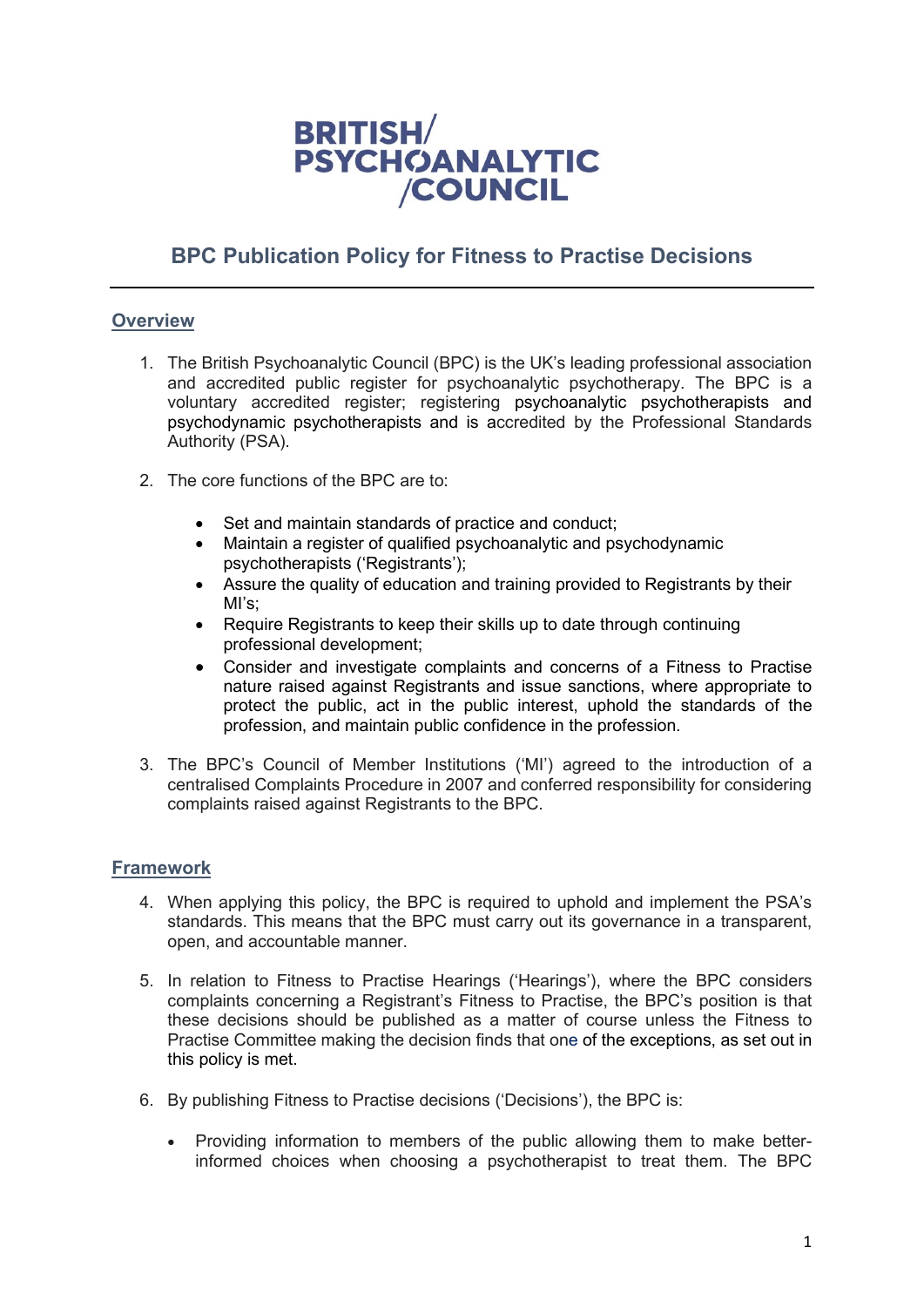therefore supports members of the public to make informed decisions regarding their choice of psychotherapist;

- Promoting a more complete understanding of the high standards of conduct, and clinical practice expected of Registrants;
- Ensuring that Registrants are transparent and accountable for their decisions;
- Providing transparency to other relevant regulators. As the BPC is an accredited voluntary regulator, any Registrant removed from the BPC's register can apply to join other relevant talk therapy regulators and can continue to work without any accredited registration. By virtue of publication, the BPC is ensuring that other registers and members of the public are informed of the Decisions made against particular Registrants.

# **Confidentiality & Human Rights**

- 7. The BPC accepts that publication of Decisions will involve a degree of interference with the Registrant's right to privacy.
- 8. When making a Decision, the Fitness to Practise Committee will need to consider if this interference is proportionate in all the circumstances. In most cases, publication will be deemed proportionate to uphold the PSA's standards. In some exceptional cases however, the BPC accepts that interference with a Registrants right to privacy may be so severe that publication is not justified in the public interest, even in a redacted form.
- 9. In these particular cases, which the BPC expects to be the minority, the Fitness to Practise Committee will be required to balance the potential harm caused to the Registrant by publication with the overriding objective of transparent regulation and the need to protect the public.
- 10. In connection with such cases, the Fitness to Practise Committee will consider any representations made by a Registrant, on application, in connection with the following factors detailed below:

**Factors in support of publication**

- The importance of transparency in the BPC's decision-making process;
- The need to maintain public confidence in the psychotherapy profession and the need to uphold the reputation of the profession;
- The need to uphold standards of practice amongst the psychotherapy profession;
- The importance of providing members of the public with information regarding findings/sanctions taken against a Registrant to enable them to make informed decisions regarding their choice of psychotherapist;
- To encourage complainants and others to report Fitness to Practise allegations to the BPC for investigation

# **Facts against publication**

• The inability to publish, even with appropriate redaction due to: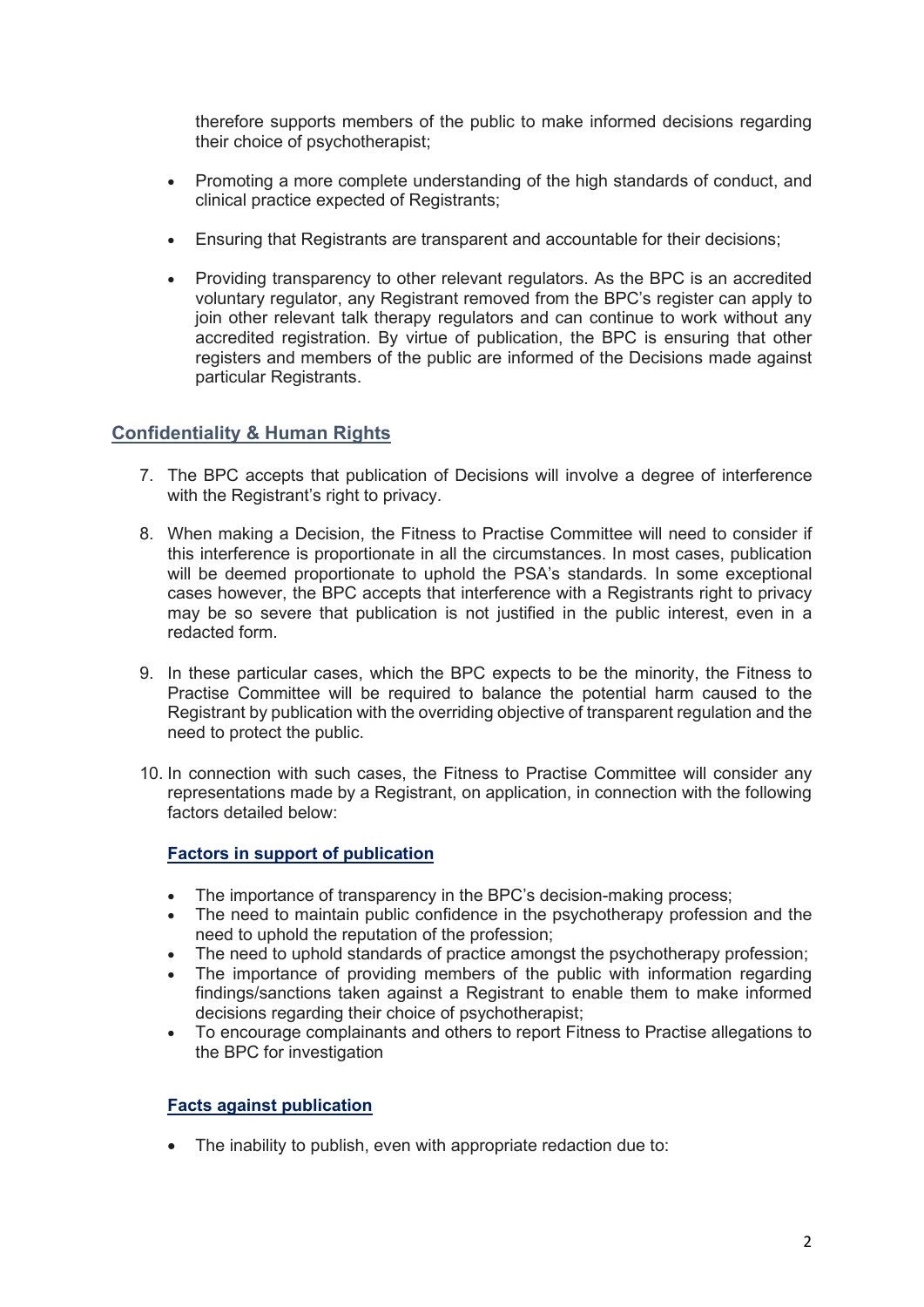- o Disclosing confidential or legally privileged information (including information concerning someone's medical condition or treatment);
- o Prejudicing legal proceedings or other investigations
- The impact of publication on the Registrant would be disproportionate, even when considering the public interest of good regulation.
- 11. In general, appropriate redactions will usually be able to deal with any objection, while still setting out the identity of the Registrant and details of the allegations.
- 12. Consideration of Human Rights is integral to this policy. Article 8 of the European Convention of Human Rights protects the right to respect for private and family life and, in this context, the right to a professional reputation. This policy provides a framework for decisions concerning publication which may represent an interference with a Member's Article 8 rights. It provides for a decision to be made for each case on its individual facts.

# **Publication Overview**

- 13. The BPC will publish Decisions made by the Fitness to Practise Committee on the website where facts have been found proven and/or a sanction has been imposed unless there are compelling reasons against publication.
- 14. These Decisions will be redacted, where appropriate, to protect parties other than the Registrant from being identified and to protect all parties from disclosing details regarding their state of health.
- 15. All publication and redaction decisions will be made in accordance with this policy, after a finding has been made or a sanction has been imposed.<sup>[1](#page-2-0)</sup>
- 16. For the avoidance of doubt, the BPC will not publish Practice Review Panel ('PRP') decisions on the website. PRP outcomes will only be disclosed in accordance with the BPC's 2016 Complaints Procedure.
- 17. The Decisions will be published on the BPC's website as soon as reasonably practicable after the conclusion of the Hearing and following the application of redactions.
- 18. If a Registrant lapses their BPC membership during or after a Hearing, including before completing any sanction imposed, this will not affect the publishing of the decision in accordance with the above policy.

#### **Decisions subject to publication**

- 19. The BPC's position on the publication of Decisions is as follows:
	- **Where the Fitness to Practise Committee find none of the facts proven** The Decision will not be kept on the website.

<span id="page-2-0"></span> $1$  This policy should be read in conjunction with the procedure set out at paragraph 7 of the BPC's complaints process.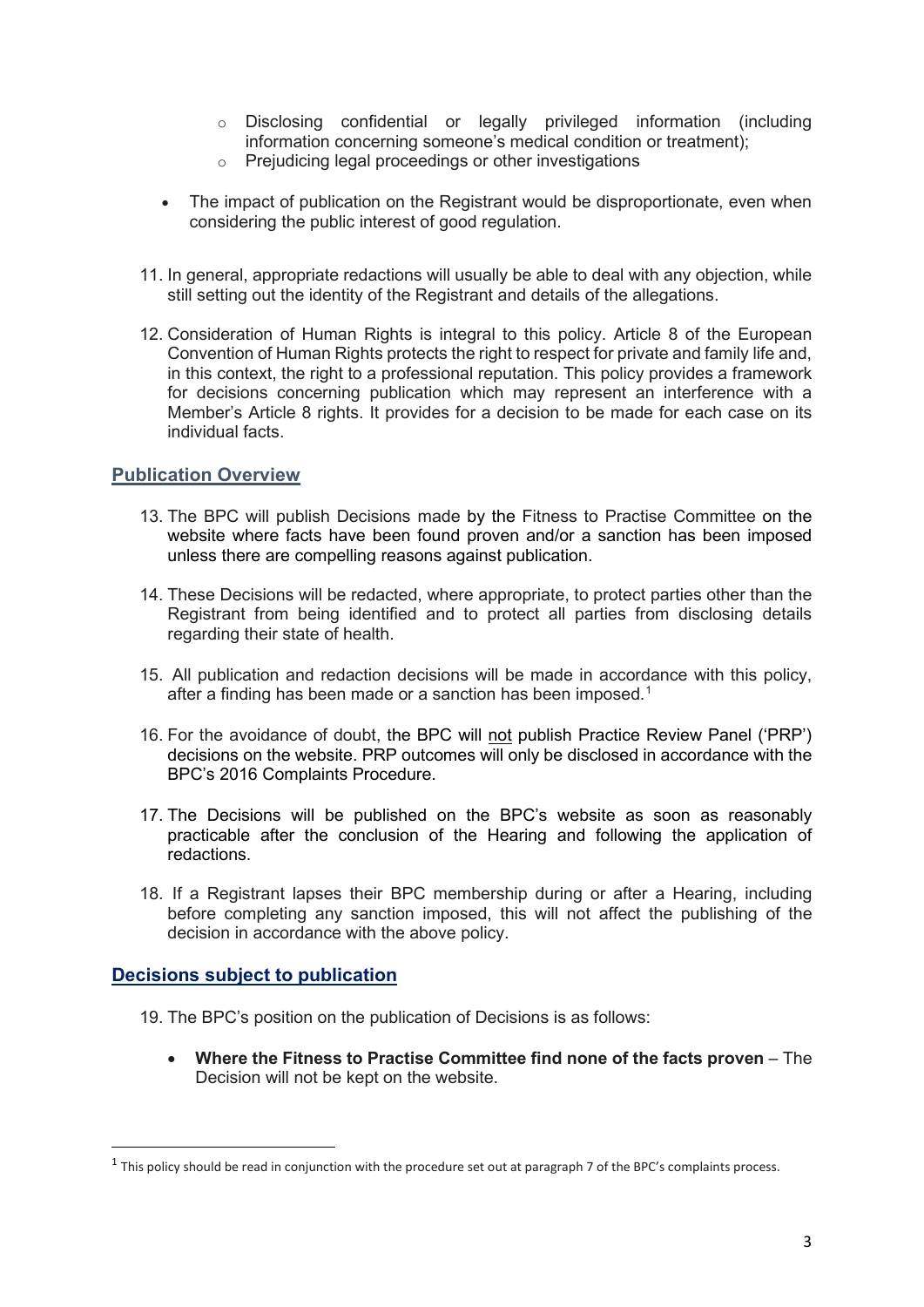- **Where the Fitness to Practise Committee have found facts proven (e.g. a Breach of the Code) but the Committee do not find Impairment** – The Decision will be kept on the website for one month from the date of the decision.
- **Where the Fitness to Practise Committee has found Impairment, but no sanction is imposed** – The Decision will be kept on the website for 12 months from the date of the decision.
- **Where the Fitness to Practise Committee has issued a sanction of Admonishment** – The Decision will be kept on the website for 12 months from the date of the decision.
- **Where the Fitness to Practise Committee has issued a sanction of Conditions** – The Decision will remain on the website for the duration of the order.
- **Where the Fitness to Practise Committee has issued a Suspension** The Decision will remain on the website for the duration of the order.
- **Where the Fitness to Practise Committee has terminated the Registrant's registration and removed the Registrant from the register** – The Decision will remain on the website for 5 years from the date of the decision.
- 20. The BPC will publish the decision in full subject to the required redactions. This will include but is not limited to the specified reason for the finding, the sanction, and the specific reason for the sanction.
- 21. The BPC will publish the name of the Registrant and their registration number to allow them to be identified correctly. The BPC will not include private personal information that is not contained in the determination itself or which would cause disproportionate harm to the private life of the person concerned. This will include not publishing details of any health issues, which have been cited in proceedings, though general reference to health issues will not be removed. When considering what is disproportionate, the Fitness to Practise Committee will consider if the information is directly relevant to their findings. If it is, it will be proportional unless there are exceptional circumstances.

# **Redactions**

22. The following information will be redacted from Decisions:

- Information which identifies persons other than the Registrant either directly or indirectly. In particular, the Fitness to Practise Committee will be very careful to not include any information to identify any person who is vulnerable, or who is under the age of 18 years. This obligation should not lead to the Registrant's name not being published, but the decision should be drafted in such a way to protect other persons identities;
- Any information which discloses details of any health issues that any party in the proceedings, or any other person may have;
- Any of the Registrant's personal information which is not linked to their practice. This includes their personal address (where it is not their professional address) and their personal contact details as means of example;